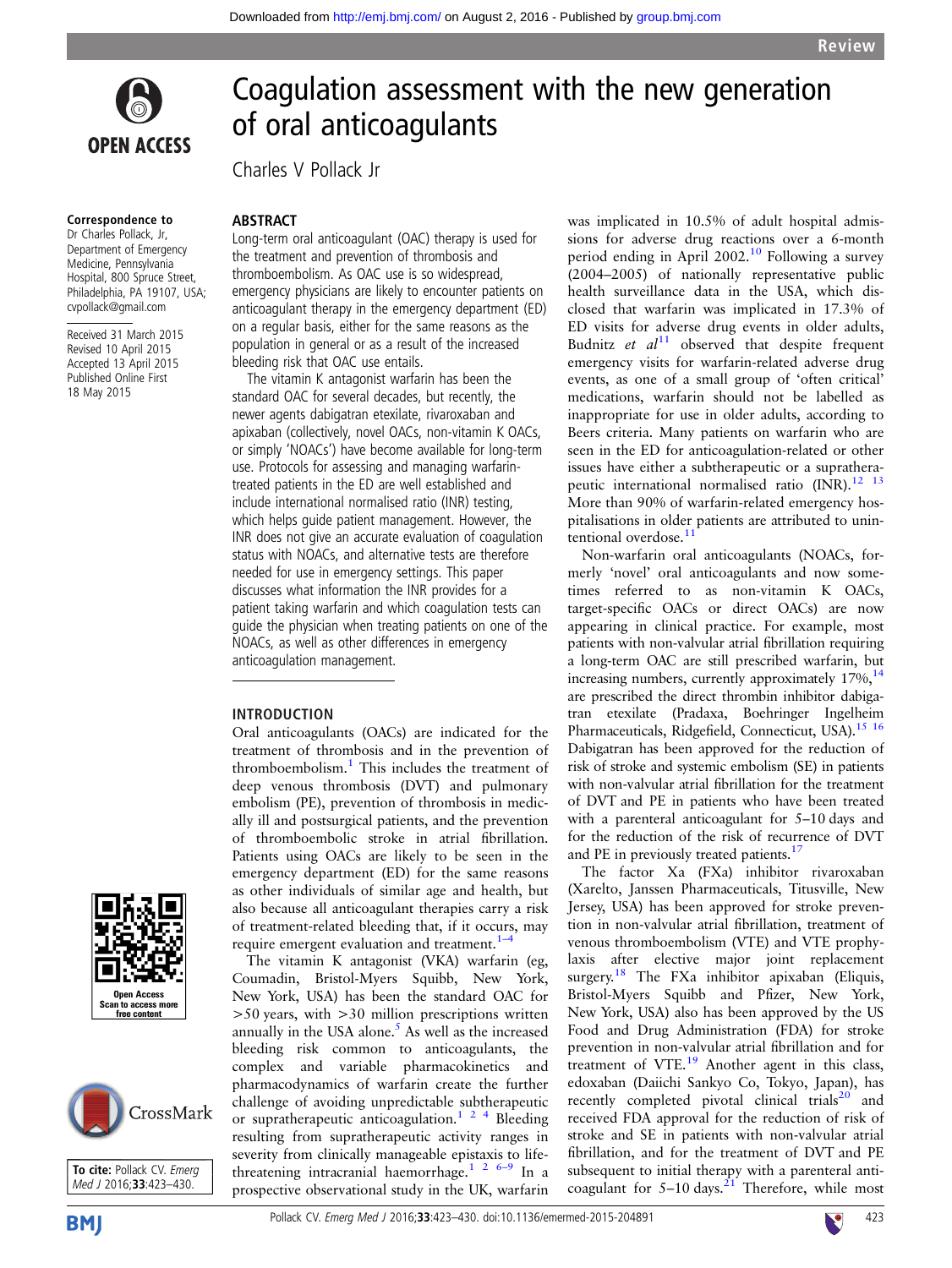| <b>Indication</b>                                                                                          | Dabigatran <sup>17</sup>                                                                         | Rivaroxaban <sup>18</sup>                                                                                                                  | Apixaban <sup>19</sup>                                                                                                                                                                                        | Edoxaban <sup>21</sup>                                                                                                                                                                                   |  |  |
|------------------------------------------------------------------------------------------------------------|--------------------------------------------------------------------------------------------------|--------------------------------------------------------------------------------------------------------------------------------------------|---------------------------------------------------------------------------------------------------------------------------------------------------------------------------------------------------------------|----------------------------------------------------------------------------------------------------------------------------------------------------------------------------------------------------------|--|--|
| To reduce the risk of stroke and<br>systemic embolism in patients<br>with non-valvular atrial fibrillation | For patients with CrCl >30 mL/min:                                                               | For patients with CrCl >50 mL/min:                                                                                                         | 5 mg orally twice daily                                                                                                                                                                                       | CrCl needs to be measured before initiating therapy.                                                                                                                                                     |  |  |
|                                                                                                            | 150 mg orally, twice daily<br>For patients with CrCl 15-30 mL/<br>min: 75 mg orally, twice daily | 20 mg orally, once daily with the<br>evening meal<br>For patients with CrCl 15-50 mL/min:<br>15 mg orally, once daily with evening<br>meal | In patients with at least 2 of the following<br>characteristics: age $\geq$ 80 years, body weight $\leq$ 60 kg, or<br>serum creatinine $\geq$ 1.5 mg/dL, the recommended dose is<br>2.5 mg orally twice daily | 60 mg once daily in patients with CrCl > 50 to $\leq$ 95 mL/min                                                                                                                                          |  |  |
|                                                                                                            |                                                                                                  |                                                                                                                                            |                                                                                                                                                                                                               | For patients with CrCl from 15 to 50 mL/min: 30 mg once<br>daily                                                                                                                                         |  |  |
|                                                                                                            |                                                                                                  |                                                                                                                                            |                                                                                                                                                                                                               | Edoxaban should not be used in patients with creatinine<br>clearance (CrCl) $> 95$ mL/min because of increased risk of<br>ischaemic stroke compared with warfarin at the highest<br>dose studied (60 mg) |  |  |
| For the treatment of deep venous<br>thrombosis (DVT) and pulmonary<br>embolism (PE)                        | For patients with CrCl >30 mL/min:<br>150 mg twice daily after 5-10 days                         | For patients with CrCl >30 mL/min:<br>15 mg orally twice daily with food for                                                               | <b>NA</b>                                                                                                                                                                                                     | After 5-10 days of initial therapy with a parenteral<br>anticoagulant                                                                                                                                    |  |  |
|                                                                                                            | of parenteral anticoagulation                                                                    | the first 21 days for initial treatment<br>20 mg orally once daily with food for<br>long-term treatment                                    |                                                                                                                                                                                                               | For patients with CrCl $>50-\leq95$ mL/min:<br>60 mg once daily                                                                                                                                          |  |  |
|                                                                                                            |                                                                                                  |                                                                                                                                            |                                                                                                                                                                                                               | 30 mg once daily for patients with CrCl 15-50 mL/min or<br>body weight less than or equal to 60 kg or who use certain<br>P-qp inhibitors                                                                 |  |  |
| To reduce the risk of recurrence<br>of DVT and PE in patients who<br>have been previously treated          | For patients with CrCl >30 mL/min:<br>150 mg orally, twice daily                                 | For patients with CrCl >30 mL/min:<br>15 mg orally twice daily with food for<br>the first 21 days for initial treatment                    | <b>NA</b>                                                                                                                                                                                                     | <b>NA</b>                                                                                                                                                                                                |  |  |
|                                                                                                            |                                                                                                  | 20 mg orally once daily with food for<br>remaining treatment, and the long-term<br>reduction in risk of recurrent DVT or PE                |                                                                                                                                                                                                               |                                                                                                                                                                                                          |  |  |
| Prophylaxis of DVT following hip<br>or knee replacement                                                    | <b>NA</b>                                                                                        | For patients with CrCl >30 mL/min:<br>10 mg orally, once daily with or without<br>food                                                     | 2.5 mg orally twice daily                                                                                                                                                                                     | <b>NA</b>                                                                                                                                                                                                |  |  |

<span id="page-1-0"></span>Table 1 Approved US indications and dosing for NOACs

CrCl, creatinine clearance; NA, not approved; NOACs, non-warfarin oral anticoagulants.

Pollack CV.

Emerg Med J

2016;33:423

–430. doi:10.1136/emermed-2015-204891

Review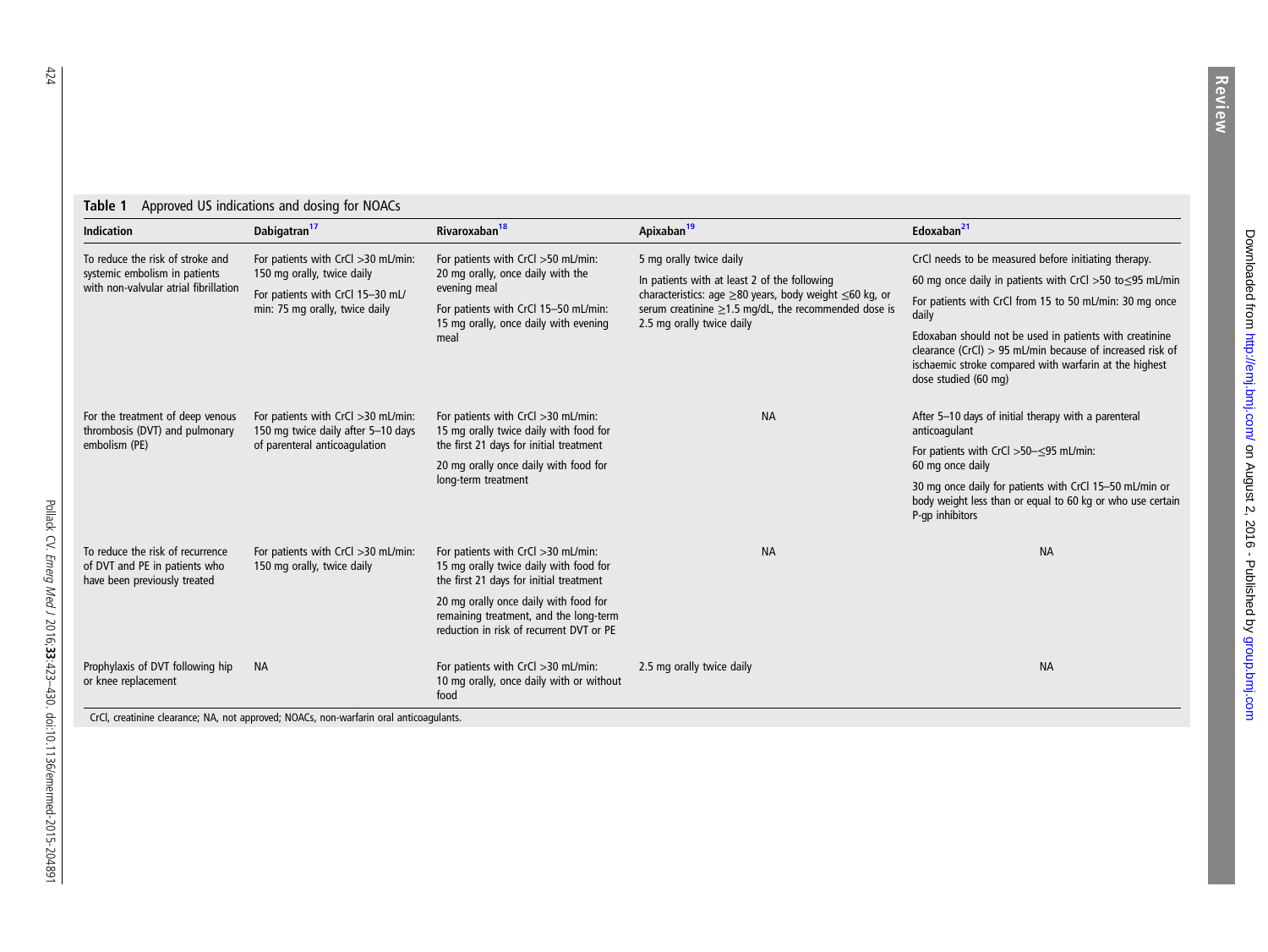<span id="page-2-0"></span>patients presenting to the ED who are taking an OAC are likely to be taking warfarin, it is important for all emergency care providers to gain familiarity with the NOACs. The currently approved indications for use and recommended dosing for the approved NOACs can be found in [table 1](#page-1-0).

Familiarity with warfarin may influence ED staff practices, with the result that many patients receiving NOACs who are treated in the ED may be subjected to standard coagulation testing. However, the results of standard prothrombin time (PT)/INR assays used to assess coagulation during warfarin therapy may not provide clinically meaningful results with the NOACs, unless, as with rivaroxaban, a specific reagent, neoplastin, is incorporated and the test calibrated accordingly.  $22-31$  $22-31$  The results could lead to confusion over coagulation activity in patients who are taking one of the newer agents.

The evidence cited in this narrative review was assembled on the basis of the author's clinical expertise, extensive reading of the relevant literature and broad experience teaching emergency medicine. The reality is that at the present time there is no definitive guidance on the management of medical emergencies due to NOAC-associated bleeding events. Therefore, in the absence of solid data from randomised clinical trials, the objective for this review was to develop a practical guide for clinicians in the field.

This article discusses the rationale for testing anticoagulant activity, examines why the INR is not appropriate for quantifying the extent of anticoagulation in patients on the NOACs, reviews the assay options that are or will soon be available for these agents and discusses current options for treatment of bleeding emergencies.

#### WHY ASSESS ANTICOAGULANT ACTIVITY?

When a patient presents in the ED, and is known or suspected to be on OAC therapy, it is often helpful to be able to measure the level of anticoagulation.

- 1. The patient has unintentionally or intentionally overdosed on the OAC, but there are no related symptoms; for example, in the case of warfarin, the patient's routine monitoring could have given an overly elevated INR value, which might be owing to an overdose or a pharmacological interaction.
- 2. The patient is experiencing a spontaneous episode of external or internal bleeding, or the latter may be suspected.
- 3. The patient has suffered an injury causing external or internal bleeding.
- 4. An urgent surgical or other invasive procedure is deemed necessary because of trauma or acute illness, and it is essential for the surgical team to know the level of anticoagulation in the patient.

### THE RELEVANCE OF THE INR FOR VKA-TREATED PATIENTS

The INR is a standardised method for reporting results of the PT assay, which is sensitive to the coagulation factors prothrombin, tissue factor and factors V, VII and  $X^{4}$ .  $32-34$  As these coagulation factors depend on vitamin K for synthesis, the INR reflects anticoagulation owing to warfarin. $4^{33}$  34 For a warfarin-anticoagulated patient, the INR can aid decisionmaking around the measures that may be needed to normalise coagulation activity and stop or stabilise bleeding.

Elevated INRs can arise from direct overdosing, as well as interactions between warfarin and numerous other drugs or herbal remedies, as the result of fluctuations in dietary vitamin K owing to dietary changes or intake of nutritional supplements, or as a consequence of alcohol abuse. $35-38$  Concurrent conditions, such as hepatic or biliary disease, gastrointestinal illness or sepsis also can increase the INR. $37-39$  $37-39$  In such situations, the cause of the elevation needs to be identified so that repeated incidents and the resultant increased bleeding risk can be avoided. In the event of a self-reported and/or unexplained elevation in INR, retesting in the ED can confirm the elevation and exclude erroneous

| Responsive within therapeutic range?<br>Assay                    |                                                            | Included in US drug prescribing<br>information?* |  |  |
|------------------------------------------------------------------|------------------------------------------------------------|--------------------------------------------------|--|--|
| Dabigatran <sup>22-24</sup> 26 28 45-47                          |                                                            |                                                  |  |  |
| aPTT                                                             | Provides estimate of effect                                | Yes                                              |  |  |
| ECT                                                              | Quantifiable dose-response                                 | Yes                                              |  |  |
| TT.                                                              | Too sensitive to give quantifiable results                 | <b>No</b>                                        |  |  |
| Diluted TT                                                       | Quantifiable dose-response<br>Not in the USA               |                                                  |  |  |
| Rivaroxaban <sup>29-31</sup> 48-52                               |                                                            |                                                  |  |  |
| PT (rivaroxaban-calibrated)                                      | Quantifiable dose–response if PT performed with neoplastin | Yes                                              |  |  |
| aPTT                                                             | Dose-dependent, but variable and less sensitive than PT    | <b>No</b>                                        |  |  |
| FXa (clot-based, eq, HepTest)                                    | Quantifiable dose-response                                 | <b>No</b>                                        |  |  |
| FXa (chromogenic)                                                | Quantifiable dose-response<br><b>No</b>                    |                                                  |  |  |
| Apixaban <sup>42</sup> <sup>43</sup> <sup>53</sup> <sup>54</sup> |                                                            |                                                  |  |  |
| PT/INR<br>Small and variable response                            |                                                            | <b>No</b>                                        |  |  |
| aPTT                                                             | Small and variable response<br><b>No</b>                   |                                                  |  |  |
| FXa (chromogenic)                                                | Quantifiable dose-response<br><b>No</b>                    |                                                  |  |  |
| Edoxaban <sup>80</sup>                                           |                                                            |                                                  |  |  |
| PT                                                               | Large variability between reagents                         | <b>No</b>                                        |  |  |
| aPTT                                                             | Less variability between reagents                          | <b>No</b>                                        |  |  |
| Thrombin generation                                              | Three times more sensitive to edoxaban<br>No               |                                                  |  |  |

*r*s that can give quantifiable responses will typically require drug-sp

\*Routine use of coagulation assays is not required with the novel oral anticoagulants.

aPTT, activated partial thromboplastin time; ECT, ecarin clotting time; FXa, factor Xa; INR, international normalised ratio; PT, prothrombin time; TT, thrombin time.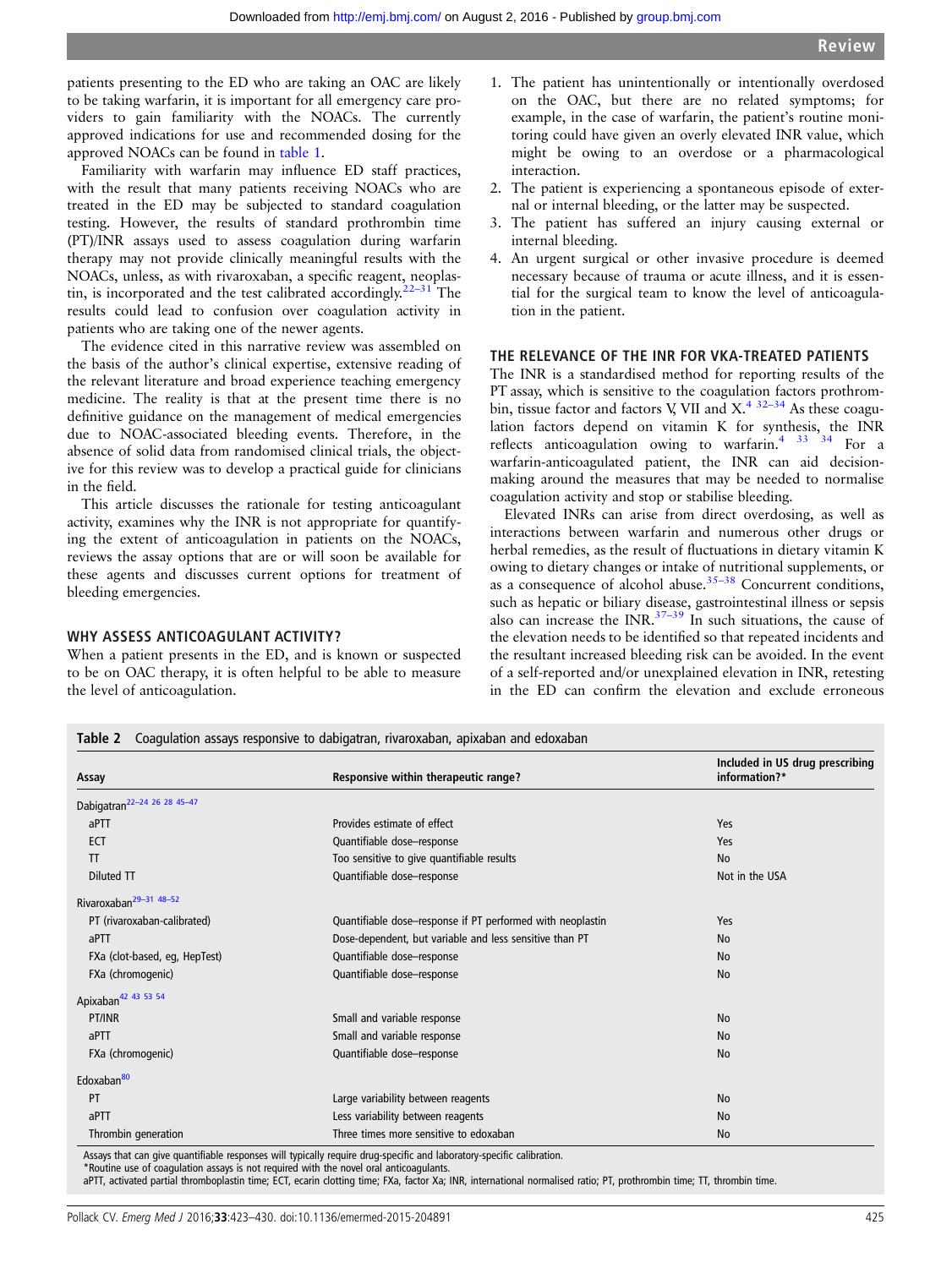<span id="page-3-0"></span>results. However, in the ED itself, testing artefacts such as under filling tubes when drawing blood for INR testing can yield falsely elevated INR results owing to excess levels of citrate in the test sample. $40$  Errors can be avoided by use of the correct sample tubes and ensuring that they are adequately filled.

Finally, patients are treated with warfarin to manage thrombosis or reduce the risk of stroke or other thromboembolic events. Therefore, when a VKA-treated patient presents at the ED, the INR should be confirmed to be in the therapeutic range, and intervention may be required when it is not. If necessary, the patient should be referred for appropriate warfarin management on discharge.<sup>[13](#page-6-0)</sup>

#### INR TESTS GIVE MISLEADING RESULTS WITH NOACS

Dabigatran inhibits coagulation by directly and specifically binding thrombin (factor IIa); rivaroxaban and apixaban directly and specifically bind  $FXa$ <sup>[22 31](#page-6-0) [41](#page-7-0)</sup> These modes of action differ from that of warfarin and make the results of PT/INR tests unreliable in patients treated with the newer agents. The INR is relatively insensitive to dabigatran-induced anticoagulation, yielding normal or near-normal results at therapeutic dabigatran plasma concentrations and only slight increases at higher drug levels[.22 24 26](#page-6-0) INR testing with point-of-care devices in dabigatran-treated patients is similarly unreliable.<sup>[25 27](#page-6-0)</sup> The FXa inhibitors rivaroxaban and apixaban have been reported to give variable results with PT tests, which are relatively insensitive to FXa inhibitor-induced changes in coagulation.<sup>28 30</sup> <sup>31</sup> <sup>42-44</sup> Therefore, for a patient treated with dabigatran, the PT will not give valid information and could give the erroneous impression that the patient's coagulation status is normal or near-normal.

# DETERMINING ANTICOAGULATION LEVELS WITH THE NOACS

Assays that respond to the NOACs are summarised in [table 2](#page-2-0).<sup>45-[54](#page-7-0)</sup> The thrombin time test is too sensitive to give interpretable information with dabigatran.<sup>22</sup> <sup>24</sup> This has led to development of a diluted thrombin time test (dTT) calibrated for dabigatran.<sup>[45](#page-7-0)-48</sup> The dTT, which has been approved for clinical use in several

countries (although not yet in the USA), and the ecarin clotting time (ECT), are two commercially available assays that are respon-sive to dabigatran within its therapeutic range [\(table 2](#page-2-0)).<sup>22 24 26 [45](#page-7-0)</sup> Either of these assays, but not the INR, may be used to evaluate coagulation activity in patients on dabigatran.<sup>[17](#page-6-0)</sup> At peak therapeutic plasma concentrations of dabigatran, the activated partial thromboplastin time (aPTT) is increased to two to three times control values, and at trough concentrations (eg, 12 h after the last dose) it falls to approximately 1.3 times control values. However, the aPTT prolongation response plateaus at therapeutic dabigatran concentrations;<sup>[22 24 26](#page-6-0) [55](#page-7-0)–57</sup> therefore, the aPTT only gives an approximate assessment of the effect of dabigatran on coagulation. The ECT and the dTT assays have a linear response to plasma dabi-gatran across its therapeutic range<sup>[25 27](#page-6-0)</sup> <sup>48</sup>  $\overline{58}$  and is no doubt a more useful test.<sup>22 24 [45 48](#page-7-0)</sup> The ECT is in clinical use under an FDA Humanitarian Exemption for monitoring anticoagulation with the parenteral direct thrombin inhibitor hirudin for patients undergoing cardiopulmonary bypass who have heparin-induced thrombocytopenia, $3\frac{3}{59}$  $3\frac{3}{59}$  but is not yet available in a form calibrated for dabigatran.

Some coagulation tests, including the aPTT, PT and clot-based FXa assays (eg, HepTest, Sekisui Diagnostics, Framingham, Massachusetts, USA), are affected by the oral FXa inhibitors ([table 2](#page-2-0)). Chromogenic FXa assays (eg, Rotachrom Heparin anti-Xa assay, Diagnostica Stago, Parsippany, New Jersey, USA) appear to show the most promise for quantifying the anticoagu-lant effects of the direct FXa inhibitors.<sup>[28 30](#page-6-0) [52](#page-7-0)</sup> Such FXa inhibitor assays are likely to be available in the near future for clinical use with rivaroxaban and apixaban.<sup>[44](#page-7-0) 48–[50 53](#page-7-0)</sup> The use of a specifically calibrated PT assay for determining rivaroxaban-induced anticoagulation also has been reported.<sup>[50 51](#page-7-0)</sup> However, as yet, there are no specific recommendations on anticoagulant assays for use with the oral FXa inhibitors in the clinical setting.<sup>[29](#page-6-0)</sup> <sup>42</sup> <sup>48</sup>

# Reversal of OACs

The effects of warfarin on coagulation extend over the drug's half-life of several days; hence, simply stopping warfarin will

| Table 3 Overview from published quidelines of interventions for patients anticoagulated with warfarin according to INR status, need for |  |  |  |  |  |  |
|-----------------------------------------------------------------------------------------------------------------------------------------|--|--|--|--|--|--|
| invasive procedures and bleeding risk or severity                                                                                       |  |  |  |  |  |  |

| <b>Presentation</b>                                                                                           | <b>Intervention</b>                                                                                                                                      |
|---------------------------------------------------------------------------------------------------------------|----------------------------------------------------------------------------------------------------------------------------------------------------------|
| INR in therapeutic range, but non-urgent invasive procedure required <sup>432</sup>                           | Interrupt warfarin for $\geq$ 1 doses until INR falls to required value*                                                                                 |
| INR in therapeutic range, minor bleeding $32$                                                                 | $\blacktriangleright$ Interrupt warfarin*<br>$\triangleright$ Consider oral vitamin Kt                                                                   |
| INR moderately elevated (eq. INR $<$ 5) and low risk of bleeding <sup>132</sup>                               | $\blacktriangleright$ Interrupt warfarin*                                                                                                                |
| INR moderately elevated (eg, INR $<$ 5) and minor bleed or high risk of bleeding <sup>1 32</sup>              | $\blacktriangleright$ Interrupt warfarin*<br>$\blacktriangleright$ Administer oral vitamin Kt                                                            |
| INR very high (eq. INR 5-9), but no bleeding or no clinically significant bleeding $32$                       | $\blacktriangleright$ Interrupt warfarin*<br>$\blacktriangleright$ Administer oral vitamin Kt                                                            |
| INR >9, but no bleeding or no clinically significant bleeding $32$                                            | $\blacktriangleright$ Interrupt warfarin*<br>$\blacktriangleright$ Administer oral vitamin Kt                                                            |
| Clinically significant bleeding and/or INR $>20^{32}$                                                         | $\blacktriangleright$ Interrupt warfarin*<br>Administer:<br>- Intravenous vitamin Kt<br>- Blood or blood productst                                       |
| Life-threatening bleeding (eg, intracranial haemorrhage) or extreme warfarin overdose <sup>1 4 32 61 62</sup> | $\blacktriangleright$ Interrupt warfarin*<br>Administer:<br>- Intravenous vitamin Kt<br>- Blood or blood productst<br>- Prothrombin complex concentratet |

\*For details on interrupting or stopping warfarin, see Ageno et  $aI^4$  $aI^4$  and Hirsh et  $aI$ .<sup>[32](#page-6-0)</sup>

fFor details on dosage and administration of vitamin K, blood products, and so on, see Holbrook et al,<sup>[1](#page-6-0)</sup> Ageno et al,<sup>[4](#page-6-0)61</sup> Hirsh et al<sup>[32](#page-6-0)</sup> and Morgenstern et al.<sup>[62](#page-7-0)</sup> INR, international normalised ratio.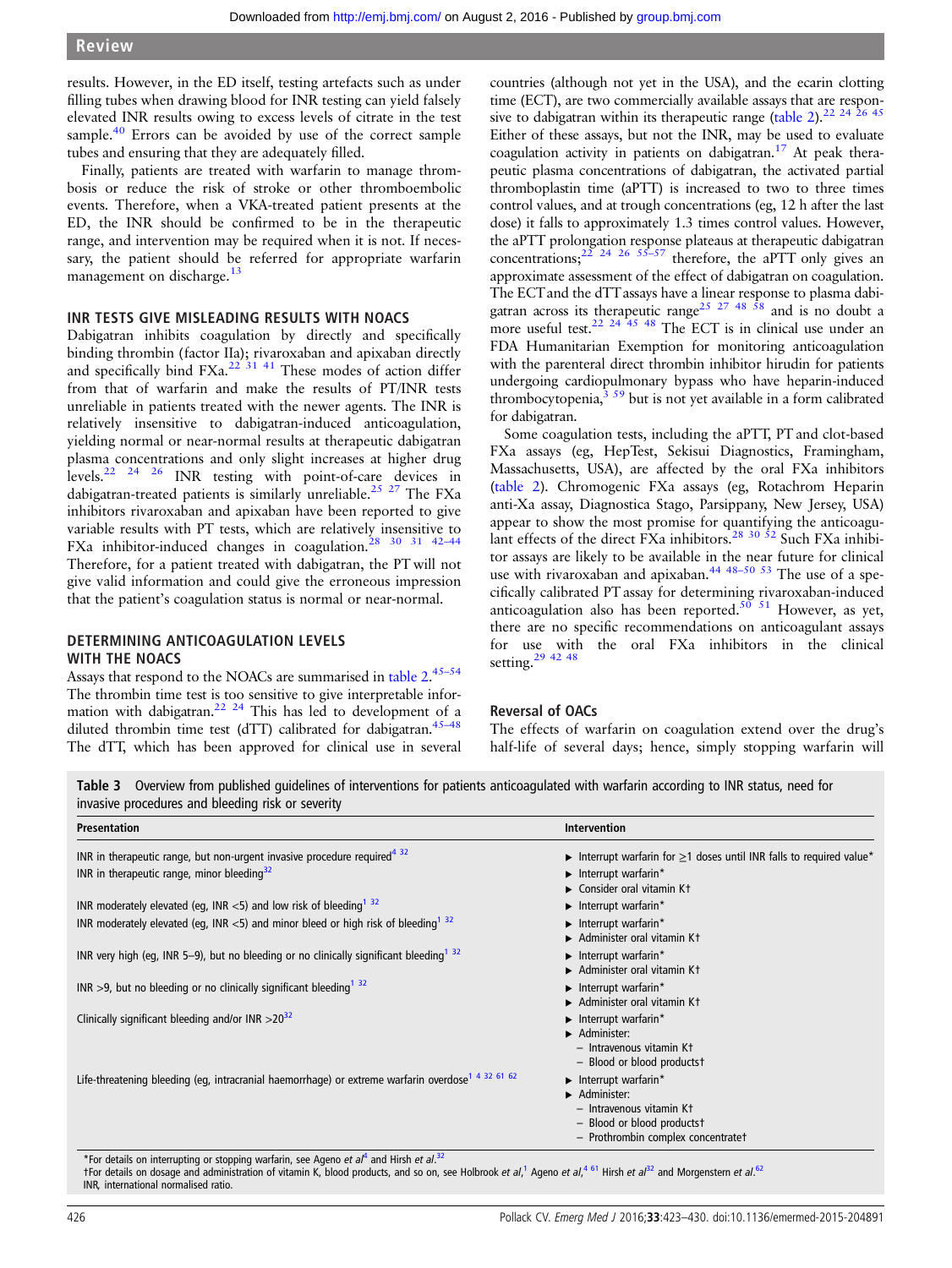not rapidly reverse the anticoagulated state. $4 \frac{35}{2}$  $4 \frac{35}{2}$  Emergency management of patients treated with warfarin is discussed in depth in many clinical guidelines that advise on interventions according to INR status, the need for invasive procedures and bleeding risk or severity; these are reviewed in [table 3.](#page-3-0) Vitamin  $K_1$ (phytonadione), administered orally or intravenously, can be used to accelerate warfarin reversal to some extent by counteracting its effects on vitamin K-dependent coagulation factor syn-thesis.<sup>[4](#page-6-0) [35 60 61](#page-7-0)</sup> The effect of vitamin  $K_1$  on reversal of VKA-based anticoagulation is not immediate but will progress over 18–24 h or more as the liver synthesises sufficient quantities of vitamin K-dependent coagulation proteins (factors II, VII, IX and X) to re-establish effective clotting, a process that takes even longer in the presence of liver disease or other meta-bolic or nutritional problems.<sup>[1](#page-6-0)</sup>

In patients who require urgent invasive procedures, in asymptomatic patients presenting with excessively elevated INR values, and in bleeding patients, therapeutic options include interruption of VKA treatment as well as the administration of vitamin K (usually vitamin  $K_1$ , phytonadione) and blood derivatives such as fresh frozen plasma and prothrombin complex concentrates (PCCs) and recombinant activated factor VII [\(table 3\)](#page-3-0). $46162$  $46162$ 

As the effects of the oral direct thrombin and FXa inhibitors on the coagulation pathway are independent of vitamin K, this traditional antidote is ineffective for reversing the effect of either class of NOACs.<sup>[17 24 29](#page-6-0) [42](#page-7-0)</sup> Antidotes for the new agents are in development.<sup>[63 64](#page-7-0)</sup> A recent study compared the effects of a four-factor PCC and a three-factor PCC lacking factor VII on PT and thrombin generation in healthy adult volunteers who had been treated with supratherapeutic doses of rivaroxaban for 4 days to achieve steady-state concentrations.<sup>[65](#page-7-0)</sup> Both the fourfactor and three-factor PCCs, administered on day 5, 4 h after rivaroxaban administration, shortened the PT. As the four-factor PCC more effectively reduced the mean PT, whereas the threefactor PCC more effectively reversed rivaroxaban-induced changes in endogenous thrombin potential, the authors suggested that the discrepant results might have reflected the presence of heparin in the four-factor PCC and the absence of factor VII in the three-factor PCC. Administration of both agents in the presence of rivaroxaban was well tolerated, with no signs of prothrombotic response.<sup>[65](#page-7-0)</sup>

Although no reversal agent is yet available for dabigatran, emergent dialysis may be considered in circumstances such as renal failure or overdose; as approximately 50–60% of the drug is removed during 4 h of haemodialysis.<sup>6</sup>

No rapid reversal agent is currently available for apixaban; therefore, drug levels may persist for approximately 24 h after the last dose (ie, two half-lives). Use of procoagulant reversal agents such as PCC, activated PCC or recombinant factor VIIa may be considered, but this approach has not been evaluated in clinical trials. Neither FXa inhibitor is dialysable.<sup>[29](#page-6-0)</sup> <sup>42</sup>

## Treatment of bleeding emergencies

The currently approved NOACs demonstrated non-inferior or favourable major bleeding event profiles compared with warfarin in early pivotal trials including Randomized Evaluation of Long-Term Anticoagulation Therapy for dabigatran 150 mg once daily  $(3.11\% \text{ vs } 3.36\%; \text{ p=0.31})$ , Nivaroxaban Once-daily oral Direct Factor Xa Inhibition Compared with Vitamin K Antagonism for Prevention of Stroke and Embolism Trial in Atrial Fibrillation for rivaroxaban 20 mg once daily (3.6% vs 3.4%;  $p=0.58$ ), <sup>[67](#page-7-0)</sup> Apixaban for Reduction in Stroke and Other Thromboembolic Events in Atrial Fibrillation for apixaban 5 mg twice daily (2.18% vs 3.19%;  $p=0.75$ )<sup>[68](#page-7-0)</sup> and

Effective Anticoagulation with Factor Xa Next Generation in Atrial Fibrillation TIMI 60 mg once daily (2.75% vs 3.43%;  $p < 0.001$ <sup>69</sup> (NOAC vs warfarin, respectively).

The currently approved NOACs have half-lives of only several hours; therefore, withholding these drugs will lead to relatively quick reductions in both their plasma levels and their anticoagulation effect. In the event of a bleeding emergency, an important point to consider is that the majority of patients receiving NOAC therapy do not need to be 'actively reversed'. In many cases, a bleeding event can be effectively managed simply by providing supportive therapy and withholding the NOAC in question (at least temporarily).

However, as an option for cases of severe bleeding events, specific anti-NOACs reversal agents are under clinical development. These new agents have demonstrated positive results in animal studies and in healthy human volunteers. These reversal agents are expected to give clinicians the option to respond quickly and effectively to the limited number of clinically significant bleeding events associated with these drugs. The new reversal agents include a novel fragment of an antigen-binding monoclonal antibody, idarucizumab, which binds dabigatran with high affinity, thereby preventing it from inhibiting throm- $\frac{1}{2}$  It should be noted that idarucizumab has recently received a 'Breakthrough Therapy' designation from the US FDA, ensuring its rapid review.<sup>[71](#page-7-0)</sup> The second reversal agent is an engineered version of the human FXa protein (andexanet alfa), which lacks the direct catalytic activity of the native protein, but does bind FXa inhibitors with high affinity, thereby blocking their inhibition of FXa.<sup>[72](#page-7-0)</sup> This agent has also received 'Breakthrough Therapy' designation from the US FDA.[73](#page-7-0) Key pharmacological parameters and general management recommendations for managing bleeding with the approved NOACs can be found in [table 4.](#page-5-0)

To help guide management, therefore, it is important to ascertain as accurately as possible when the last dose of a NOAC was taken because the drug exposure plasma profile is highly dependent on the rates of drug absorption and elimination. Determining the patient's renal status also may be warranted as it can influence clearance of the NOACs,  $58$  74-76 particularly of dabigatran, which is approximately  $80\%$  renally excreted.<sup>[58](#page-7-0)</sup> Ensuring that adequate diuresis is maintained may be helpful in ensuring efficient dabigatran clearance.<sup>[24](#page-6-0) [77](#page-7-0)</sup> As clearance of NOACs is generally more rapid than that observed for warfarin, elimination from the plasma may play a larger role in determining treatment options for patients who are on the newer agents and experiencing a bleeding event than patients in a similar situation and receiving warfarin.

### SUMMARY

In summary, the INR provides valuable information to guide the ED clinician when a patient anticoagulated with warfarin or another VKA is encountered. An INR test in a patient on one of the NOACs will give misleading information on coagulation status,  $17$  22 24 26 28 29 and therefore *cannot* be relied upon to indicate whether coagulation activity has returned to a normal level.

Although routine anticoagulation monitoring is unnecessary with the NOACs, assays for determining the anticoagulant effect in emergency situations would be of considerable benefit in the cases of patients who require urgent invasive procedures, asymptomatic patients presenting with excessively elevated INR values and bleeding patients. Accurate, validated and clinically approved assays for use with the NOACs are expected to be available in the near future. Meanwhile, the aPTT test can be used to determine whether there is excessive anticoagulation with dabigatran. $22-24$   $26$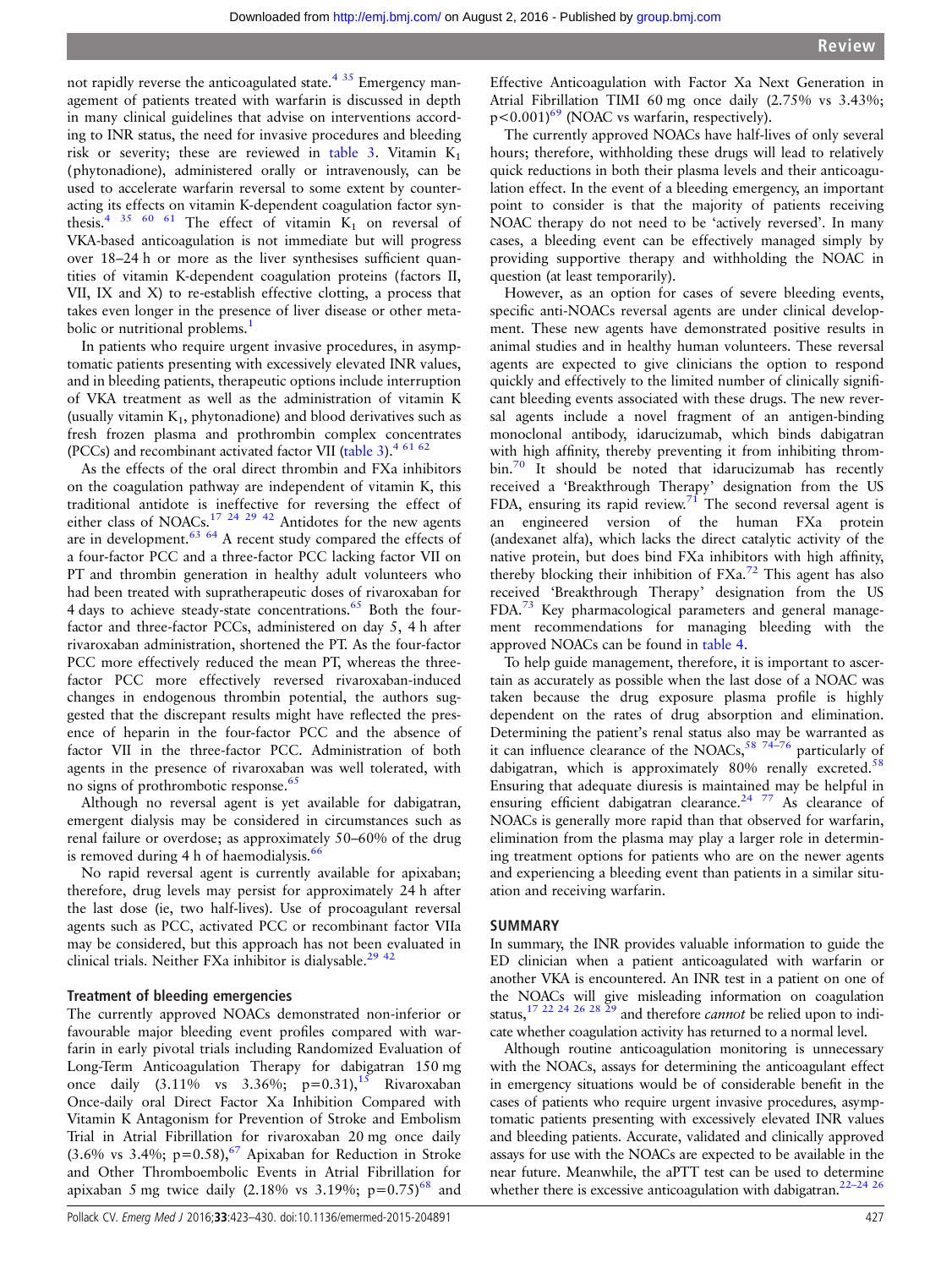#### Table 4 Key pharmacological parameters and bleeding management recommendations for approved NOACs

|                                                               | Dabigatran <sup>17</sup>                                                                                                                                                                                                                                                                                                                                                                                                                                                                                                                                                                               | Rivaroxaban <sup>18</sup>                                                                                                                                                                                                                                                                                                                                                                                                                                                                                                                                                                                                                   | Apixaban <sup>19</sup>                                                                                                                                                                                                                                                                                                                                                                                                                                                                                                                                                                                                                                                                                                                                                                                   | Edoxaban <sup>21</sup>                                                                                                                                                                                                                                                                                                                                                                                           |  |
|---------------------------------------------------------------|--------------------------------------------------------------------------------------------------------------------------------------------------------------------------------------------------------------------------------------------------------------------------------------------------------------------------------------------------------------------------------------------------------------------------------------------------------------------------------------------------------------------------------------------------------------------------------------------------------|---------------------------------------------------------------------------------------------------------------------------------------------------------------------------------------------------------------------------------------------------------------------------------------------------------------------------------------------------------------------------------------------------------------------------------------------------------------------------------------------------------------------------------------------------------------------------------------------------------------------------------------------|----------------------------------------------------------------------------------------------------------------------------------------------------------------------------------------------------------------------------------------------------------------------------------------------------------------------------------------------------------------------------------------------------------------------------------------------------------------------------------------------------------------------------------------------------------------------------------------------------------------------------------------------------------------------------------------------------------------------------------------------------------------------------------------------------------|------------------------------------------------------------------------------------------------------------------------------------------------------------------------------------------------------------------------------------------------------------------------------------------------------------------------------------------------------------------------------------------------------------------|--|
| Pharmacodynamics                                              | > Dabigatran is a specific inhibitor of thrombin, leading to<br>longer coagulation times in standard clinical tests,<br>including thrombin time (TT), activated partial<br>thromboplastin time (aPTT) and ecarin clotting time<br>(ECT) <sup>17</sup>                                                                                                                                                                                                                                                                                                                                                  | $\triangleright$ Rivaroxaban is a selective inhibitor of FXa,<br>demonstrating a dose-dependent prolongation<br>of PT, the aPTT and the heparin clotting assay<br>(HepTest®) <sup>18</sup>                                                                                                                                                                                                                                                                                                                                                                                                                                                  | Apixaban is a specific inhibitor or FXa, which<br>leads to prolongations of the prothrombin<br>time (PT), the INR and $aPTT^{19}$                                                                                                                                                                                                                                                                                                                                                                                                                                                                                                                                                                                                                                                                        | Edoxaban is a selective inhibitor of FXa, resulting in<br>the inhibition of free FXa, prothrombinase activity,<br>and the inhibition of thrombin-induced platelet<br>aggregation <sup>21</sup>                                                                                                                                                                                                                   |  |
| Pharmacokinetics (PK)                                         | ▶ Dabigatran, and its active conjugates have similar PK<br>profiles <sup>17</sup><br>The PK of dabigatran are dose-dependent from 10 mg to<br>400 mg, with a half-life of 12-17 h in healthy subjects <sup>1</sup>                                                                                                                                                                                                                                                                                                                                                                                     | $\blacktriangleright$ The elimination half-life of rivaroxaban ranges<br>from 5 to 9 h in healthy subjects <sup>18</sup>                                                                                                                                                                                                                                                                                                                                                                                                                                                                                                                    | $\triangleright$ After oral administration, apixaban has a<br>half-life of $\sim$ 12 h<br>The PK of apixaban are log-linear, with<br>proportional increases in exposure for oral<br>doses (up to 10 mg) <sup>19</sup>                                                                                                                                                                                                                                                                                                                                                                                                                                                                                                                                                                                    | After oral administration, the half-life of edoxaban<br>is ~10-14 $h^{21}$<br>$\blacktriangleright$ In healthy subjects, edoxaban demonstrates<br>approximately dose-proportional PK for doses from<br>15 to 150 mg, and from 60 to 120 mg following<br>single and repeat doses, respectively <sup>21</sup>                                                                                                      |  |
| Bioavailability                                               | $\blacktriangleright$ The dabigatran etexilate pro-drug is a substrate of the<br>P-glycoprotein (P-gp) efflux transporter in the gut.<br>Dabigatran's bioavailability after oral dosing is 3-7% <sup>17</sup><br>> While the presence of food does not alter the overall<br>bioavailability dabigatran, it does alter the time to Cmax<br>(1 h under fasting conditions, while dosing with a high-fat<br>meal can delay the Cmax by $\sim$ 2 h) <sup>17</sup>                                                                                                                                          | $\blacktriangleright$ The bioavailability of rivaroxaban is<br>dose-dependent: at the 10 mg dose, 80-100%<br>of the drug is bioavailable (and unaffected by<br>food) <sup>18</sup><br>$\triangleright$ At the 20 mg dose, the bioavailability is<br>$\sim$ 66%, and absorption is impacted by food<br>(mean area under the curve and Cmax<br>increase by 39% and 76%, respectively) <sup>18</sup>                                                                                                                                                                                                                                           | Apixaban has a bioavailability of $\sim$ 50% at<br>doses up to 10 mg<br>$\triangleright$ Food consumption has no known impact on<br>the bioavailability or PK of apixaban <sup>19</sup><br>▶ Apixaban demonstrates proportional<br>increases in bioavailability for doses up to<br>10 mg, and the Cmax is seen $\sim$ 3–4 h after<br>an oral dose <sup>19</sup>                                                                                                                                                                                                                                                                                                                                                                                                                                          | The absolute bioavailability of edoxaban is 62% <sup>21</sup><br>After oral dosing, peak plasma concentrations are<br>measured within $1-2 h^{21}$<br>$\triangleright$ Consumption of food does not impact the overall<br>systemic exposure to edoxaban <sup>21</sup>                                                                                                                                            |  |
| Distribution                                                  | ▶ Approximately 35% of dabigatran is bound to human<br>plasma proteins <sup>17</sup><br>In healthy subjects, the apparent volume of distribution is<br>50 $-70 L$                                                                                                                                                                                                                                                                                                                                                                                                                                      | ▶ Approximately 92-95% of rivaroxaban is<br>bound to human plasma proteins <sup>18</sup><br>$\triangleright$ In healthy subjects, the apparent volume of<br>distribution at steady state is approximately<br>50 $L^{18}$                                                                                                                                                                                                                                                                                                                                                                                                                    | ▶ Approximately 87% of absorbed apixaban is<br>bound to plasma proteins <sup>19</sup><br>$\blacktriangleright$ The apparent volume of distribution of<br>apixaban at steady state is $\sim$ 21 L <sup>19</sup>                                                                                                                                                                                                                                                                                                                                                                                                                                                                                                                                                                                           | > By in vitro assay, plasma protein binding of<br>edoxaban is approximately 55% <sup>21</sup><br>$\triangleright$ At steady state, the volume of distribution of<br>edoxaban is 107 L <sup>21</sup>                                                                                                                                                                                                              |  |
| Elimination                                                   | After intravenous dosing, the primary route of elimination<br>for dabigatran is renal clearance, $({\sim}80\%$ of total) <sup>17</sup><br>► Following oral dosing of dabigatran, only $\sim$ 7% is<br>recovered from the urine, with $\sim$ 86% found in the<br>faeces <sup>17</sup>                                                                                                                                                                                                                                                                                                                   | After an oral dose, $\sim$ 33% of the absorbed<br>drug is excreted unchanged in the urine<br>$\blacktriangleright$ The remainder of the absorbed dose, $\sim$ 66%, is<br>converted to inactive metabolites and excreted<br>in the urine and faeces                                                                                                                                                                                                                                                                                                                                                                                          | $\triangleright$ Excretion is by both the faeces and the urine<br>$(\sim$ 27% of total clearance), with both biliary<br>and direct intestinal excretion contributions<br>Apixaban has a total clearance of $\sim$ 3.3 L/h                                                                                                                                                                                                                                                                                                                                                                                                                                                                                                                                                                                | The primary route of elimination is for unmodified<br>edoxaban to be excreted in the urine, for $\sim$ 50% of<br>the total clearance $(22 L/h)^{21}$<br>The remaining fraction of edoxaban is excreted via<br>metabolism and biliary/intestinal route <sup>21</sup>                                                                                                                                              |  |
| Specific emergency<br>reversal/bleeding<br>management options | $\triangleright$ No specific agent currently available<br>Idarucizumab, an investigational fully humanised antibody<br>fragment under study as a specific reversal agent <sup>78</sup><br>Idarucizumab has received Breakthrough Therapy<br>designation from the $FDA71$                                                                                                                                                                                                                                                                                                                               | $\triangleright$ No specific agent currently available<br>Andexanet alfa is a recombinant, modified<br>factor Xa molecule that is being developed as<br>a direct reversal agent for FXa inhibitors <sup>19</sup><br>Andexanet alfa has received Breakthrough<br>Therapy designation from the FDA <sup>19</sup>                                                                                                                                                                                                                                                                                                                              | $\triangleright$ No specific agent currently available<br>Andexanet alfa is a recombinant, modified<br>factor Xa molecule that is being developed<br>as a direct reversal agent for FXa inhibitors <sup>79</sup><br>Andexanet alfa has received Breakthrough<br>Therapy designation from the FDA <sup>19</sup>                                                                                                                                                                                                                                                                                                                                                                                                                                                                                           | $\triangleright$ A specific reversal agent for edoxaban is not<br>available <sup>21</sup><br>$\blacktriangleright$ There is no established way to reverse the<br>anticoagulant effects of edoxaban, which can be<br>expected to persist for approximately 24 h after the<br>last dose <sup>21</sup>                                                                                                              |  |
| Supportive strategies for<br>reversal of anticoagulation      | ▶ Withhold dabigatran for two or more half-lives<br>▶ Coagulation factor concentrates, such as II, IX, or X, or<br>aPCCs, for example, FEIBA or rFVIIa may be<br>administered <sup>17</sup><br>If a prolonged anticoagulant effect is anticipated, dialysis<br>can be considered <sup>17</sup><br>Administration of platelet concentrates in cases where<br>thrombocytopenia is present or long-acting antiplatelet<br>drugs have been used <sup>17</sup><br>It is important to note that these agents/strategies have<br>not been adequately evaluated in randomised clinical<br>trials <sup>17</sup> | $\triangleright$ Withhold rivaroxaban for two or more<br>half-lives<br>Rivaroxaban is highly protein bound, therefore<br>dialysis is of limited utility for removal of the<br>drug<br>$\triangleright$ The anticoagulant effect of rivaroxaban is not<br>expected to be influenced by either protamine<br>sulphate or vitamin K <sup>18</sup><br>$\triangleright$ Modest reversal of the prolongation in the PTT<br>has been reported in healthy volunteers<br>following administration of PCCs <sup>18</sup><br>Note: The use of either aPCC or rFVIIa has not<br>been adequately evaluated in randomised<br>clinical trials <sup>18</sup> | Withhold apixaban for two or more half-lives<br>$\triangleright$ Dialysis is of limited utility due to high<br>plasma protein binding of apixaban <sup>15</sup><br>$\triangleright$ Protamine sulphate and vitamin K are not<br>expected to affect the anticoagulant activity<br>of apixaban <sup>19</sup><br>▶ Partial reversal of PTT prolongation has been<br>seen after administration of PCCs in healthy<br>volunteers <sup>19</sup><br>Note: The use of other procoagulant reversal<br>agents such as aPCC or rFVIIa has not been<br>adequately evaluated in randomised clinical<br>trials <sup>19</sup><br>After overdose or accidental ingestion, doses<br>of activated charcoal, provided at 2 and 6 h<br>post ingestion may reduce the amount of<br>drug absorbed into the blood <sup>19</sup> | Standard laboratory testing procedures cannot<br>reliably assess the anticoagulant effect of<br>edoxaban <sup>21</sup><br>Haemodialysis cannot be relied on to significantly<br>reduce plasma levels of edoxaban <sup>21</sup><br>General agents such as tranexamic acid, vitamin K<br>and protamine sulphate, vitamin K will not<br>effectively reverse the anticoagulation effect of<br>edoxaban <sup>21</sup> |  |

aPCC, activated prothrombin complex concentrates; aPTT, activated partial thromboplastin time; FDA, US Food and Drug Administration; FEIBA, factor VIII inhibitor bypassing activity; INR, international normalised ratio; NOA anticoagulants; PCCs, prothrombin complex concentrates; PT, prothrombin time; rFVIIa, recombinant factor VIIa.

<span id="page-5-0"></span>428

Review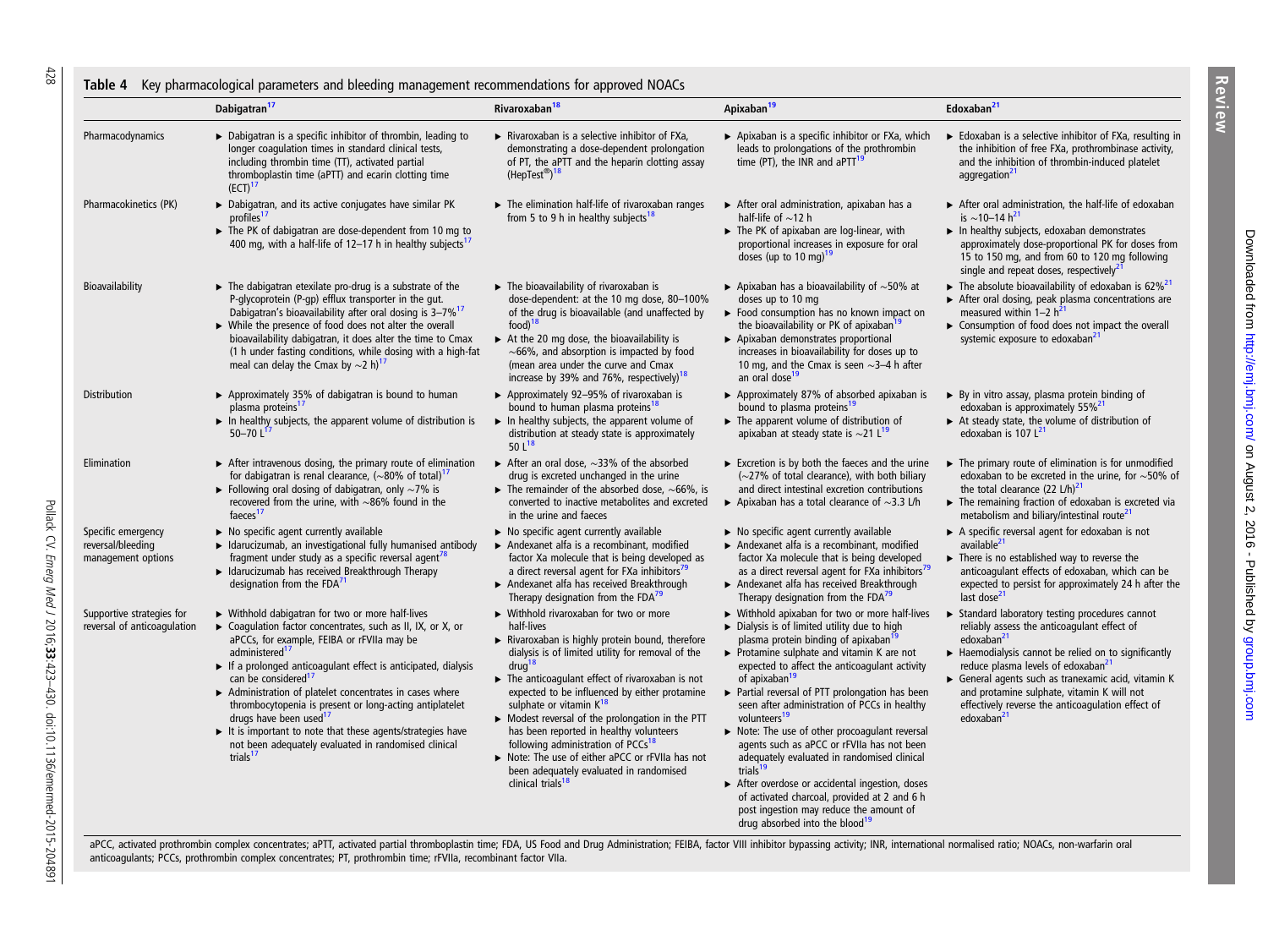<span id="page-6-0"></span>Appropriately calibrated PT assays and chromogenic FXa assays respond dose-dependently to rivaroxaban, although specific guidance on assays for clinical use is not yet available. Additionally, chromogenic FXa assays, while informative for surgeons, are likely to be of only limited use to ED clinicians.<sup>29 [48 51 52](#page-7-0)</sup> In the case of apixaban, although a responsive chromogenic FXa assay is available, neither this nor other coagulation assays are currently recommended for clinical use.<sup>42</sup>

For patients with a bleeding emergency, ED clinicians need to identify the prescribed NOAC and, if possible, establish the time since the last dose was taken. ED clinicians also need to bear in mind the shorter half-lives, patients' renal status and support of renal clearance<sup>22–24 41 43 58</sup> <sup>74 77</sup> when considering the offset of action of these newer agents.

In conclusion, while accurate determination of current anticoagulant status (if any) would be ideal when an emergency situation arises, as a practical matter this will be problematic in most ED settings. Self-reporting of 'on-board' therapeutics will be difficult at best, and if the patient is unresponsive, identification via laboratory assays will be costly and time consuming, even if they are in widespread clinical use. It may be more productive to invite patients to wear a 'Medical Alert ID bracelet' that lists the identities and doses of any agents they are currently taking. This information could be very helpful in guiding selection of the appropriate management pathway for a given individual patient and ED environment.

Acknowledgements The author would like to thank the editors for insightful comments.

Contributors CVP meets criteria for authorship as recommended by the International Committee of Medical Journal Editors, was fully responsible for all content and editorial decisions and was involved at all stages of manuscript development. Writing, editorial support and/or formatting assistance was provided by Thomas Gegeny, MS of Envision Scientific Solutions, which was contracted and compensated by BIPI for these services.

Funding This work was supported by Boehringer Ingelheim Pharmaceuticals.

Competing interests CVP has acted as a consultant to Boehringer Ingelheim Pharmaceuticals, Janssen Pharmaceuticals, Bristol-Myers Squibb, Pfizer and Daiichi-Sankyo.

Provenance and peer review Not commissioned; internally peer reviewed.

Open Access This is an Open Access article distributed in accordance with the Creative Commons Attribution Non Commercial (CC BY-NC 4.0) license, which permits others to distribute, remix, adapt, build upon this work non-commercially, and license their derivative works on different terms, provided the original work is properly cited and the use is non-commercial. See: [http://creativecommons.org/](http://creativecommons.org/licenses/by-nc/4.0/) [licenses/by-nc/4.0/](http://creativecommons.org/licenses/by-nc/4.0/)

### REFERENCES

- Holbrook A, Schulman S, Witt DM, et al. Evidence-based management of anticoagulant therapy: Antithrombotic Therapy and Prevention of Thrombosis, 9th ed: American College of Chest Physicians Evidence-Based Clinical Practice Guidelines. [Chest](http://dx.doi.org/10.1378/chest.11-2295) 2012;141(2 Suppl):e152S–84S.
- 2 Hylek EM, Go AS, Chang Y, et al. Effect of intensity of oral anticoagulation on stroke severity and mortality in atrial fibrillation. [N Engl J Med](http://dx.doi.org/10.1056/NEJMoa022913) 2003;349:1019-26.
- Garcia DA, Baglin TP, Weitz JI, et al. Parenteral anticoagulants: Antithrombotic Therapy and Prevention of Thrombosis, 9th ed: American College of Chest Physicians Evidence-Based Clinical Practice Guidelines. [Chest](http://dx.doi.org/10.1378/chest.11-2291) 2012;141(2 Suppl): e24S–43S.
- 4 Ageno W, Gallus AS, Wittkowsky A, et al. Oral anticoagulant therapy: Antithrombotic Therapy and Prevention of Thrombosis, 9th ed: American College of [Chest](http://dx.doi.org/10.1378/chest.11-2292) Physicians Evidence-Based Clinical Practice Guidelines. Chest 2012;141 (2 Suppl):e44S–88S.
- 5 Wysowski DK, Nourjah P, Swartz L. Bleeding complications with warfarin use: a prevalent adverse effect resulting in regulatory action. [Arch Intern Med](http://dx.doi.org/10.1001/archinte.167.13.1414) 2007;167:1414–19.
- 6 You JJ, Singer DE, Howard PA, et al. Antithrombotic therapy for atrial fibrillation: Antithrombotic Therapy and Prevention of Thrombosis, 9th ed: American College of Chest Physicians Evidence-Based Clinical Practice Guidelines. [Chest](http://dx.doi.org/10.1378/chest.11-2304) 2012;141(2 Suppl):e531S–75S.
- 8 Hylek EM, Singer DE. Risk factors for intracranial hemorrhage in outpatients taking warfarin. [Ann Intern Med](http://dx.doi.org/10.7326/0003-4819-120-11-199406010-00001) 1994;120:897–902.
- Connolly SJ, Pogue J, Eikelboom J, et al. Benefit of oral anticoagulant over antiplatelet therapy in atrial fibrillation depends on the quality of international normalized ratio control achieved by centers and countries as measured by time in therapeutic range. [Circulation](http://dx.doi.org/10.1161/CIRCULATIONAHA.107.750000) 2008;118:2029-37.
- 10 Pirmohamed M, James S, Meakin S, et al. Adverse drug reactions as cause of admission to hospital: prospective analysis of 18 820 patients. [BMJ](http://dx.doi.org/10.1136/bmj.329.7456.15) 2004;329:15–19.
- 11 Budnitz DS, Lovegrove MC, Shehab N, et al. Emergency hospitalizations for adverse drug events in older Americans. [N Engl J Med](http://dx.doi.org/10.1056/NEJMsa1103053) 2011;365:2002-12.
- 12 Anthony CJ, Karim S, Ackroyd-Stolarz S, et al. Intensity of anticoagulation with warfarin and risk of adverse events in patients presenting to the emergency department. [Ann Pharmacother](http://dx.doi.org/10.1345/aph.1P670) 2011;45:881-7.
- Meeker E, Dennehy CE, Weber EJ, et al. Emergency department management of patients on warfarin therapy. [Ann Emerg Med](http://dx.doi.org/10.1016/j.annemergmed.2011.01.018) 2011;58:192-9.
- 14 Kirley K, Qato DM, Kornfield R, et al. National trends in oral anticoagulant use in the United States, 2007 to 2011. [Circ Cardiovasc Qual Outcomes](http://dx.doi.org/10.1161/CIRCOUTCOMES.112.967299) 2012;5:615–21.
- 15 Connolly SJ, Ezekowitz MD, Yusuf S, et al. Dabigatran versus warfarin in patients with atrial fibrillation. [N Engl J Med](http://dx.doi.org/10.1056/NEJMoa0905561) 2009;361:1139-51.
- 16 Connolly SJ, Ezekowitz MD, Yusuf S, et al. Newly identified events in the RE-LY trial. [N Engl J Med](http://dx.doi.org/10.1056/NEJMc1007378) 2010;363:1875-6.
- 17 Boehringer Ingelheim Pharmaceuticals I. Pradaxa prescribing information. Boehringer Ingelheim Pharmaceuticals, Inc., 2015:1–16.
- 18 Janssen Pharmaceuticals I. Xarelto prescribing information. Titusville, NJ: Janssen Pharmaceuticals, Inc., 2014:1–13.
- 19 Bristol-Meyers Squibb I. Eliquis prescribing information. Bristol-Meyers Squibb Company, 2014:1–30.
- 20 Yamashita T, Koretsune Y, Yasaka M, et al. Randomized, multicenter, warfarin-controlled phase II study of edoxaban in Japanese patients with non-valvular atrial fibrillation. [Circ J](http://dx.doi.org/10.1253/circj.CJ-11-1140) 2012;76:1840-7.
- 21 Daiichi Sankyo I. Savaysa prescribing information. Parsippany, NJ, USA: Daiichi Sankyo, Inc., 2015:32.
- 22 Stangier J, Rathgen K, Stähle H, et al. The pharmacokinetics, pharmacodynamics and tolerability of dabigatran etexilate, a new oral direct thrombin inhibitor, in healthy male subjects. [Br J Clin Pharmacol](http://dx.doi.org/10.1111/j.1365-2125.2007.02899.x) 2007;64:292-303.
- 23 Boehringer Ingelheim Pharmaceuticals Inc. Highlights of prescribing information. Pradaxa (dabigatran etexilate mesylate) capsules for oral use. Ridgefield, CT, USA: Boehringer Ingelheim Pharmaceuticals, Inc., December 2012. 2014. (updated last updated April 2014 accessed 21 April 2014). [http://bidocs.boehringer-ingelheim.](http://bidocs.boehringer-ingelheim.com/BIWebAccess/ViewServlet.ser?docBase=renetnt&folderPath=/Prescribing%20Information/PIs/Pradaxa/Pradaxa.pdf) [com/BIWebAccess/ViewServlet.ser?docBase=renetnt&folderPath=/Prescribing%](http://bidocs.boehringer-ingelheim.com/BIWebAccess/ViewServlet.ser?docBase=renetnt&folderPath=/Prescribing%20Information/PIs/Pradaxa/Pradaxa.pdf) [20Information/PIs/Pradaxa/Pradaxa.pdf](http://bidocs.boehringer-ingelheim.com/BIWebAccess/ViewServlet.ser?docBase=renetnt&folderPath=/Prescribing%20Information/PIs/Pradaxa/Pradaxa.pdf)
- 24 van Ryn J, Stangier J, Haertter S, et al. Dabigatran etexilate—a novel, reversible, oral direct thrombin inhibitor: interpretation of coagulation assays and reversal of anticoagulant activity. [Thromb Haemost](http://dx.doi.org/10.1160/TH09-11-0758) 2010;103:1116–27.
- 25 van Ryn J, Baruch L, Clemens A. Interpretation of point-of-care INR results in patients treated with dabigatran. [Am J Med](http://dx.doi.org/10.1016/j.amjmed.2011.10.017) 2012;125:417-20.
- 26 Lindahl TL, Baghaei F, Blixter IF, et al. Effects of the oral, direct thrombin inhibitor dabigatran on five common coagulation assays. [Thromb Haemost](http://dx.doi.org/10.1160/TH10-06-0342) 2011;105:371-8.
- 27 Baruch L, Sherman O. Potential inaccuracy of point-of-care INR in dabigatran-treated patients. [Ann Pharmacother](http://dx.doi.org/10.1345/aph.1Q105) 2011;45:e40.
- 28 Hillarp A, Baghaei F, Fagerberg Blixter I, et al. Effects of the oral, direct factor Xa inhibitor rivaroxaban on commonly used coagulation assays. [J Thromb Haemost](http://dx.doi.org/10.1111/j.1538-7836.2010.04098.x) 2011;9:133–9.
- 29 Janssen Pharmaceuticals Inc. Highlights of prescribing information. Xarelto<sup>®</sup> (rivaroxaban) tablets for oral use. Janssen Pharmaceuticals, 2011. [http://www.xareltohcp.com/sites/](http://www.xareltohcp.com/sites/default/files/shared/xarelto_0.pdf#zoom=100) default/fi[les/shared/xarelto\\_0.pdf#zoom=100](http://www.xareltohcp.com/sites/default/files/shared/xarelto_0.pdf#zoom=100) (accessed 21 Apr 2014).
- 30 Samama MM, Martinoli JL, LeFlem L, et al. Assessment of laboratory assays to measure rivaroxaban—an oral, direct factor Xa inhibitor. [Thromb Haemost](http://dx.doi.org/10.1160/TH09-03-0176) 2010;103:815–25.
- 31 Kubitza D, Becka M, Wensing G, et al. Safety, pharmacodynamics, and pharmacokinetics of BAY 59–7939—an oral, direct factor Xa inhibitor—after multiple dosing in healthy male subjects. [Eur J Clin Pharmacol](http://dx.doi.org/10.1007/s00228-005-0043-5) 2005;61:873-80.
- 32 Hirsh J, Fuster V, Ansell J, et al. American Heart Association/American College of Cardiology Foundation guide to warfarin therapy. [Circulation](http://dx.doi.org/10.1161/01.CIR.0000063575.17904.4E) 2003;107:1692–711.
- 33 Poller L. International normalized ratios (INR): the first 20 years. [J Thromb Haemost](http://dx.doi.org/10.1111/j.1538-7836.2004.00775.x) 2004;2:849–60.
- 34 Marlar RA, Cook J, Johnston M, et al. One-stage prothrombin time (PT) test and activated partial thromboplastin time (APTT) test; approved guideline. 2nd edn.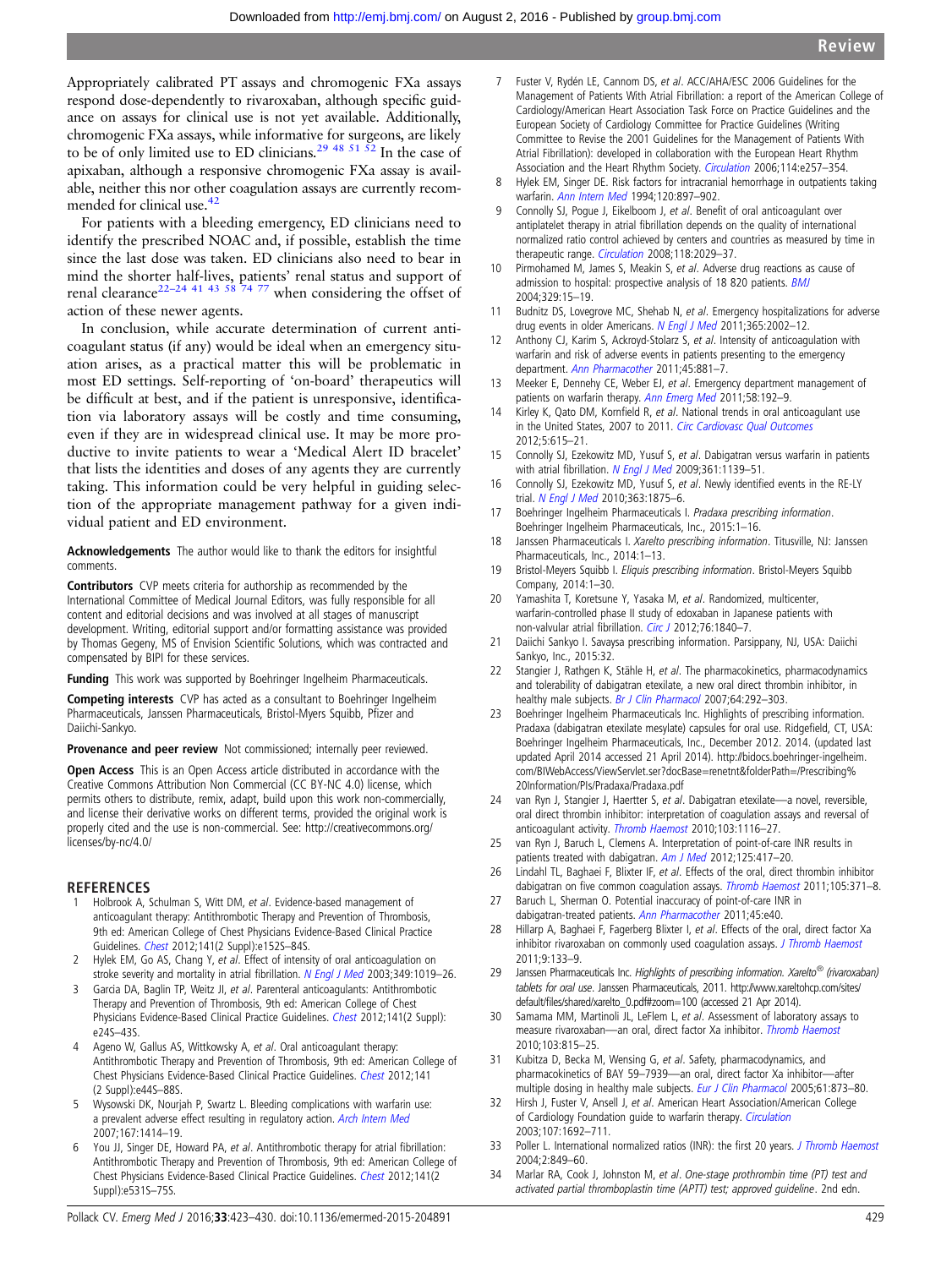<span id="page-7-0"></span>Wayne, PA: Clinical and Laboratory Standards Institute, 2008. [http://shopping.](http://shopping.netsuite.com/c.1253739/site/Sample_pdf/H47-A2.pdf) [netsuite.com/c.1253739/site/Sample\\_pdf/H47-A2.pdf](http://shopping.netsuite.com/c.1253739/site/Sample_pdf/H47-A2.pdf)

- 35 Garcia D, Ageno W, Bussey H, et al. Prevention and treatment of bleeding complications in patients receiving vitamin K antagonists, part 1: prevention. [Am J](http://dx.doi.org/10.1002/ajh.21470) [Hematol](http://dx.doi.org/10.1002/ajh.21470) 2009;84:579–83.
- 36 Holbrook AM, Pereira JA, Labiris R, et al. Systematic overview of warfarin and its drug and food interactions. [Arch Intern Med](http://dx.doi.org/10.1001/archinte.165.10.1095) 2005;165:1095-106.
- 37 Hylek EM, Heiman H, Skates SJ, et al. Acetaminophen and other risk factors for excessive warfarin anticoagulation. [JAMA](http://dx.doi.org/10.1001/jama.279.9.657) 1998;279:657–62.
- 38 Meegaard PM, Holck LH, Pottegard A, et al. Excessive anticoagulation with warfarin or phenprocoumon may have multiple causes. Dan Med J 2012;59:A4383.
- 39 Panneerselvam S, Baglin C, Lefort W, et al. Analysis of risk factors for over-anticoagulation in patients receiving long-term warfarin. [Br J Haematol](http://dx.doi.org/10.1046/j.1365-2141.1998.00988.x) 1998;103:422-4.
- 40 Adcock DM, Kressin DC, Marlar RA. Minimum specimen volume requirements for routine coagulation testing: dependence on citrate concentration. Am J Clin Pathol 1998;109:595–9.
- 41 Raghavan N, Frost CE, Yu Z, et al. Apixaban metabolism and pharmacokinetics after oral administration to humans. [Drug Metab Dispos](http://dx.doi.org/10.1124/dmd.108.023143) 2009;37:74-81.
- 42 Bristol-Myers Squibb Company and Pfizer Inc. Highlights of prescribing information. Eliquis (apixaban) tablets for oral use. 2012. [http://packageinserts.bms.com/pi/pi\\_](http://packageinserts.bms.com/pi/pi_eliquis.pdf) [eliquis.pdf](http://packageinserts.bms.com/pi/pi_eliquis.pdf) (accessed 21 Apr 2014).
- 43 Frost C, Wang J, Nepal S, et al. Apixaban, an oral, direct factor Xa inhibitor: single dose safety, pharmacokinetics, pharmacodynamics and food effect in healthy subjects. [Br J Clin Pharmacol](http://dx.doi.org/10.1111/j.1365-2125.2012.04369.x) 2013;75:476-87.
- 44 Barrett YC, Wang Z, Frost C, et al. Clinical laboratory measurement of direct factor Xa inhibitors: anti-Xa assay is preferable to prothrombin time assay. [Thromb](http://dx.doi.org/10.1160/TH10-05-0328) [Haemost](http://dx.doi.org/10.1160/TH10-05-0328) 2010;104:1263–71.
- 45 Douxfils J, Mullier F, Robert S, et al. Impact of dabigatran on a large panel of routine or specific coagulation assays. Laboratory recommendations for monitoring of dabigatran etexilate. [Thromb Haemost](http://dx.doi.org/10.1160/TH11-11-0804) 2012;107:985–97.
- 46 Stangier J, Feuring M. Using the HEMOCLOT direct thrombin inhibitor assay to determine plasma concentrations of dabigatran. [Blood Coagul Fibrinolysis](http://dx.doi.org/10.1097/MBC.0b013e32834f1b0c) 2012;23:138-43.
- 47 Avecilla ST, Ferrell C, Chandler WL, et al. Plasma-diluted thrombin time to measure dabigatran concentrations during dabigatran etexilate therapy. [Am J Clin Pathol](http://dx.doi.org/10.1309/AJCPAU7OQM0SRPZQ) 2012;137:572–4.
- 48 Samama MM, Guinet C, Le Flem L, et al. Measurement of dabigatran and rivaroxaban in primary prevention of venous thromboembolism in 106 patients, who have undergone major orthopedic surgery: an observational study. [J Thromb](http://dx.doi.org/10.1007/s11239-012-0803-x) [Thrombolysis](http://dx.doi.org/10.1007/s11239-012-0803-x) 2013;35:140–6.
- 49 Samama MM, Amiral J, Guinet C, et al. An optimised, rapid chromogenic assay, specific for measuring direct factor Xa inhibitors (rivaroxaban) in plasma. [Thromb](http://dx.doi.org/10.1160/TH10-03-0204) [Haemost](http://dx.doi.org/10.1160/TH10-03-0204) 2010;104:1078–9.
- 50 Tripodi A, Chantarangkul V, Guinet C, et al. The international normalized ratio calibrated for rivaroxaban has the potential to normalize prothrombin time results for rivaroxaban-treated patients: results of an in vitro study. [J Thromb Haemost](http://dx.doi.org/10.1111/j.1538-7836.2010.04106.x) 2011;9:226–8.
- 51 Tripodi A. Which test to use to measure the anticoagulant effect of rivaroxaban: the prothrombin time test. [J Thromb Haemost](http://dx.doi.org/10.1111/jth.12166) 2013;11:576-8.
- 52 Samama MM. Which test to use to measure the anticoagulant effect of rivaroxaban: the anti-factor Xa assay. [J Thromb Haemost](http://dx.doi.org/10.1111/jth.12165) 2013;11:579–80.
- 53 Becker RC, Yang H, Barrett Y, et al. Chromogenic laboratory assays to measure the factor Xa-inhibiting properties of apixaban—an oral, direct and selective factor Xa inhibitor. [J Thromb Thrombolysis](http://dx.doi.org/10.1007/s11239-011-0591-8) 2011;32:183-7.
- 54 Barrett YC, Wang J, Song Y, et al. A randomised assessment of the pharmacokinetic, pharmacodynamic and safety interaction between apixaban and enoxaparin in healthy subjects. [Thromb Haemost](http://dx.doi.org/10.1160/TH11-09-0634) 2012;107:916-24.
- 55 Liesenfeld KH, Lehr T, Dansirikul C, et al. Population pharmacokinetic analysis of the oral thrombin inhibitor dabigatran etexilate in patients with non-valvular atrial fibrillation from the RE-LY trial. [J Thromb Haemost](http://dx.doi.org/10.1111/j.1538-7836.2011.04498.x) 2011;9:2168-75.
- 56 Boehringer Ingelheim Pharmaceuticals Inc. Advisory committee briefing document: dabigatran etexilate. 2010. [http://www.fda.gov/downloads/AdvisoryCommittees/](http://www.fda.gov/downloads/AdvisoryCommittees/CommitteesMeetingMaterialsDrugs/CardiovascularandRenalDrugsAdvisoryCommittee/UCM226009.pdf) [CommitteesMeetingMaterialsDrugs/CardiovascularandRenalDrugsAdvisoryCommittee/](http://www.fda.gov/downloads/AdvisoryCommittees/CommitteesMeetingMaterialsDrugs/CardiovascularandRenalDrugsAdvisoryCommittee/UCM226009.pdf) [UCM226009.pdf](http://www.fda.gov/downloads/AdvisoryCommittees/CommitteesMeetingMaterialsDrugs/CardiovascularandRenalDrugsAdvisoryCommittee/UCM226009.pdf) (accessed 21 Apr 2014).
- 57 Ezekowitz MD, Reilly PA, Nehmiz G, et al. Dabigatran with or without concomitant aspirin compared with warfarin alone in patients with nonvalvular atrial fibrillation (PETRO Study). [Am J Cardiol](http://dx.doi.org/10.1016/j.amjcard.2007.06.034) 2007;100:1419–26.
- 58 Stangier J, Rathgen K, Stähle H, et al. Influence of renal impairment on the pharmacokinetics and pharmacodynamics of oral dabigatran etexilate: an open-label, parallel-group, single-centre study. [Clin Pharmacokinet](http://dx.doi.org/10.2165/11318170-000000000-00000) 2010;49:259–68.
- 59 Richter KC. TAS Ecarin clotting time test. Administration FaD, 2000. 60 Garcia DA, Regan S, Crowther M, et al. The risk of hemorrhage among patients
- with warfarin-associated coagulopathy. [J Am Coll Cardiol](http://dx.doi.org/10.1016/j.jacc.2005.09.058) 2006;47:804-8.
- 61 Ageno W, Garcia D, Aguilar MI, et al. Prevention and treatment of bleeding complications in patients receiving vitamin K antagonists, part 2: treatment. [Am J](http://dx.doi.org/10.1002/ajh.21469) [Hematol](http://dx.doi.org/10.1002/ajh.21469) 2009;84:584–8.
- 62 Morgenstern LB, Hemphill JC III, Anderson C, Jr, et al. Guidelines for the management of spontaneous intracerebral hemorrhage: a guideline for healthcare professionals from the American Heart Association/American Stroke Association. [Stroke](http://dx.doi.org/10.1161/STR.0b013e3181ec611b) 2010;41:2108–29.
- 63 van Ryn J, Litzenburger T, Schurer J. Reversal of anticoagulant activity of dabigatran and dabigatran-induced bleeding in rats by a specific antidote (antibody fragment) [abstract]. Circulation 2012;126(21 Suppl):A9928.
- 64 Hutchaleelaha A, Lu G, Deguzman FR, et al. Recombinant factor Xa inhibitor antidote (PRT064445) mediates reversal of anticoagulation through reduction of free drug concentration: a common mechanism for direct factor Xa inhibitors. Eur Heart J 2012;33(Suppl 1):496.
- 65 Levi M, Moore KT, Castillejos CF, et al. Comparison of three-factor and four-factor prothrombin complex concentrates regarding reversal of the anticoagulant effects of rivaroxaban in healthy volunteers. [J Thromb Haemost](http://dx.doi.org/10.1111/jth.12599) 2014;12:1428-36.
- 66 Khadzhynov D, Wagner F, Formella S, et al. Effective elimination of dabigatran by haemodialysis. A phase I single-centre study in patients with end-stage renal disease. [Thromb Haemost](http://dx.doi.org/10.1160/TH12-08-0573) 2013;109:596–605.
- 67 Patel MR, Mahaffey KW, Garg J, et al. Rivaroxaban versus warfarin in nonvalvular atrial fibrillation. [N Engl J Med](http://dx.doi.org/10.1056/NEJMoa1009638) 2011;365:883-91.
- 68 Al-Khatib SM, Thomas L, Wallentin L, et al. Outcomes of apixaban vs. warfarin by type and duration of atrial fibrillation: results from the ARISTOTLE trial. [Eur Heart J](http://dx.doi.org/10.1093/eurheartj/eht135) 2013;34:2464–71.
- 69 Giugliano RP, Ruff CT, Braunwald E, et al. Edoxaban versus warfarin in patients with atrial fibrillation. [N Engl J Med](http://dx.doi.org/10.1056/NEJMoa1310907) 2013;369:2093-104.
- 70 Schiele F, van Ryn J, Canada K, et al. A specific antidote for dabigatran: functional and structural characterization. [Blood](http://dx.doi.org/10.1182/blood-2012-11-468207) 2013;121:3554-62.
- 71 Boehringer Ingelheim GmbH. Boehringer Ingelheim's Investigational Antidote for Pradaxa<sup>®</sup> (dabigatran etexilate mesylate) Receives FDA Breakthrough Therapy Designation. Ridgefield, CT: Boehringer Ingelheim GmbH, 2014. (updated 26 June 2014; cited 12 August 2014; Press release). [http://us.boehringer-ingelheim.com/](http://us.boehringer-ingelheim.com/news_events/press_releases/press_release_archive/2014/06-26-14-boehringer-ingelheim-investigational-antidote-pradaxa-dabigatran-etexilate-mesylate-fda-breakthrough-therapy-designation.html) [news\\_events/press\\_releases/press\\_release\\_archive/2014/06-26-14-boehringer](http://us.boehringer-ingelheim.com/news_events/press_releases/press_release_archive/2014/06-26-14-boehringer-ingelheim-investigational-antidote-pradaxa-dabigatran-etexilate-mesylate-fda-breakthrough-therapy-designation.html)[ingelheim-investigational-antidote-pradaxa-dabigatran-etexilate-mesylate-fda](http://us.boehringer-ingelheim.com/news_events/press_releases/press_release_archive/2014/06-26-14-boehringer-ingelheim-investigational-antidote-pradaxa-dabigatran-etexilate-mesylate-fda-breakthrough-therapy-designation.html)[breakthrough-therapy-designation.html](http://us.boehringer-ingelheim.com/news_events/press_releases/press_release_archive/2014/06-26-14-boehringer-ingelheim-investigational-antidote-pradaxa-dabigatran-etexilate-mesylate-fda-breakthrough-therapy-designation.html)
- 72 Vandana M, Michael K, Genmin L, et al, eds. A phase 2 randomized, double-blind, placebo-controlled trial demonstrating reversal of rivaroxaban-induced anticoagulation in healthy subjects by andexanet alfa (PRT064445), an antidote for Fxa inhibitors. Presented at: 55th American Society of Hematology Annual Meeting and Exposition; Abstract 3636 7–10 December 2013; New Orleans: Louisiana.
- Portola Pharmaceuticals I. Portola Pharmaceuticals Receives Breakthrough Therapy Designation From FDA for Andexanet Alfa (PRT4445\*), Investigational Factor Xa Inhibitor Antidote. [Webpage] 2013. [http://investors.portola.com/phoenix.zhtml?](http://investors.portola.com/phoenix.zhtml?c=198136&p=irol-newsArticle&ID=1879666) [c=198136&p=irol-newsArticle&ID=1879666](http://investors.portola.com/phoenix.zhtml?c=198136&p=irol-newsArticle&ID=1879666) (cited 22 Sept 2014).
- 74 Kubitza D, Becka M, Mueck W, et al. Effects of renal impairment on the pharmacokinetics, pharmacodynamics and safety of rivaroxaban, an oral, direct factor Xa inhibitor. [Br J Clin Pharmacol](http://dx.doi.org/10.1111/j.1365-2125.2010.03753.x) 2010;70:703-12.
- 75 Eikelboom JW, Connolly SJ, Gao P, et al. Stroke risk and efficacy of apixaban in atrial fibrillation patients with moderate chronic kidney disease. [J Stroke Cerebrovasc](http://dx.doi.org/10.1016/j.jstrokecerebrovasdis.2012.05.007) [Dis](http://dx.doi.org/10.1016/j.jstrokecerebrovasdis.2012.05.007) 2012;21:429–35.
- Hohnloser SH, Hijazi Z, Thomas L, et al. Efficacy of apixaban when compared with warfarin in relation to renal function in patients with atrial fibrillation: insights from the ARISTOTLE trial. *[Eur Heart J](http://dx.doi.org/10.1093/eurheartj/ehs274)* 2012;33:2821-30.
- 77 Kaatz S, Kouides PA, Garcia DA, et al. Guidance on the emergent reversal of oral thrombin and factor Xa inhibitors. [Am J Hematol](http://dx.doi.org/10.1002/ajh.23202) 2012;87(Suppl 1):S141-5.
- 78 Glund S, Stangier J, Schmohl M, et al. A specific antidote for dabigatran: Immediate, complete and sustained reversal of dabigatran induced anticoagulation in healthy male volunteers. Presented at: American Heart Association Scientific Sessions 2013; November 17–19, 2013; Dallas, Texas2013.
- 79 Portola Pharmaceuticals I. Andexanet alfa: FXa Inhibitor Antidote. [Webpage]. 2014. (updated 2014; cited 14 Aug 2014). [http://www.portola.com/clinical](http://www.portola.com/clinical-development/andexanet-alfa-prt4445-fxa-inhibitor-antidote/)[development/andexanet-alfa-prt4445-fxa-inhibitor-antidote/](http://www.portola.com/clinical-development/andexanet-alfa-prt4445-fxa-inhibitor-antidote/)
- 80 Morishima Y, Kamisato C. Laboratory measurements of the oral direct factor Xa inhibitor edoxaban: comparison of prothrombin time, activated partial thromboplastin time, and thrombin generation assay. [Am J Clin Pathol](http://dx.doi.org/10.1309/AJCPQ2NJD3PXFTUG) 2015;143:241–7.